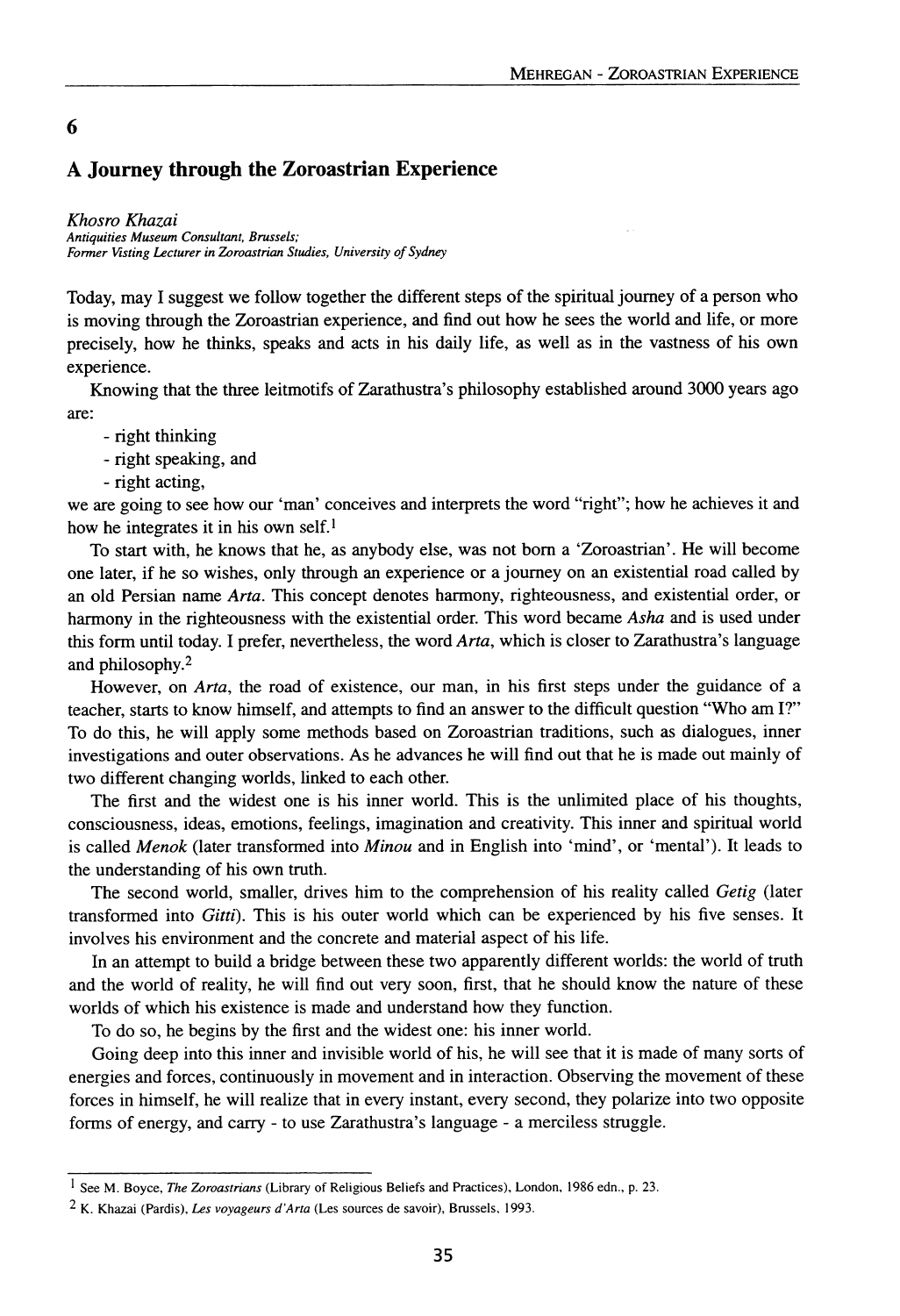## MEHREGAN - ZOROASTRIAN EXPERIENCE

One is the positive energy expressed by light, knowledge, love, justice, truth and joy. It is called Ahura Mazda. This energy is both feminine and masculine. The other is a negative force expressed by darkness, ignorance, hatred, injustice, lies and sadness. It is called Angra Maynu (or Mainyu), later abbreviated into Ahriman. The English words 'anger' and 'anxiety' come precisely from the term Angra Maynu. This energy is also feminine and masculine. He will notice that these two varying forces penetrate him ceaselessly, as they get through every being; and in this uncompromising war the biggest battlefield is his inner world, and every truly important battle wages within himself.

The outer expression of these two opposite energies he will perceive in the form of joy and sadness, happiness and suffering, love and hatred, knowledge and ignorance, clarity and ambiguity, truth and lie, justice and injustice, wisdom and foolishnes.

Little by little, while progressing on the road of *Arta,* he will find another feature in himself: freedom or more precisely the freedom to choose between these two varying energies and the possibility to participate in this existential battle. He can choose the positive one, Ahura Mazda, as he can choose the negative one, Angra Maynu (or Ahriman). He can even choose neither of them. In the first and the second case he will be involved actively in the formation of his destiny and future in a positive or negative direction according to his choice. In the last case, as he stays out of this battle, he *cannot* participate in the formation of his destiny, and he will be drawn by the events in uncontrolled directions.

In moving through the Zoroastrian experience on the road of *Arta,* he will take the side, actively and without any compromise, for the positive energies of Ahura Mazda, and will fight the negative energies of Angra Maynu. Concretely he will have to fight in his inner battlefield in his heart and in his mind, the energies of sorrow and sadness, injustice and lies, ignorance, hatred and darkness by the energies of joy and happiness, justice and righteousness, knowledge, love and light.

This cosmic war takes place in him, not once and for all, but at every instant, every moment of his life. He will see by himself that the Zoroastrian experience is a dynamic and not a static one, and he will, therefore, have to be vigilant and watchful, and never forget that every victory is fragile and short-lived, because each day, each situation, brings with it new uncertainties with which to cope.

In participating in the existential war, he becomes a cosmic fighter or - to use a Zoroastrian term for it - an *Artavan* (later deformed into *Ashanan).* Nieztsche was inspired by this notion in his book *So spoke Zarathustra* and called it "Superman".3And as a cosmic fighter he knows that the existence is nothing else but a succession of creation, destruction and re-creation; a chain of birth, death and rebirth in every moment of life. So, he will fight ceaselessly the darkness and the injustice through his evolutive existence without any fear. He knows that fear is nothing else but the absence of the light of Ahura Mazda within him; an obstacle to courage; the courage to see and confront feelings and ideas within himself that are ugly, unjust and sad; if he is to receive the beauty, rightness and joyful aspects of himself. Once fear has been dispelled, torpor, passivity, habit and attachment to the past become the next obstacles in his way to be overcome, and he must overcome them because he knows that the essence of the road to *Arta* is evolution, and evolution implies not to be stuck to the past, but to integrate the past within himself if he is to move freely towards the future.

But in his way, nevertheless, it happens that he meets again and again doubt and self-doubt. He asks questions and seeks answers: Why do they exist, all these negative energies of ugliness, suffering and evil? Why sorrow? Why sadness? Why defeat? How can he understand the sense or the non-sense of all these dualities, struggles and changes? Where have the people gone whom I have loved and lost?

As his progression goes on he finds the answers by himself somewhere on the road of *Arta.*

He will see that in his world, no light can be seen unless it meets a resistance. Nothing is admitted

<sup>3</sup> F. Nietzsche, *Thus Spake Zarathustra* (trans. T. Common, rev. O. Levy and lL. Beevers), London, 1932.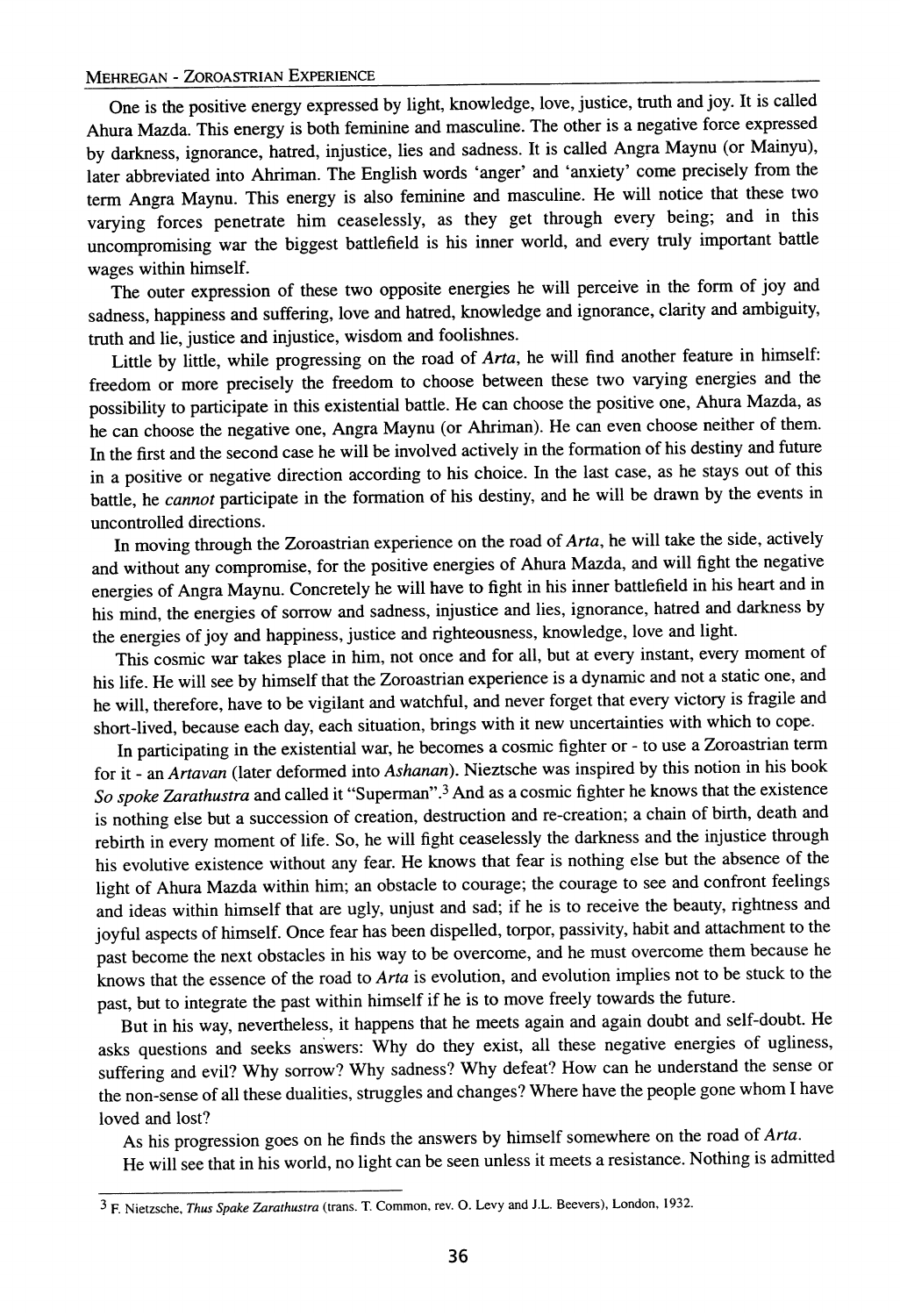as truth unless, facing it, there is falsehood, and nothing is recognized as joy unless in front of it there is another feeling called sadness and suffering.

He will see that life without death, infinity without limitation, eternity without instant, big without small, hot without cold, day without night, beauty without ugliness have no meaning at all. He will see that in this world everything is recognized by its opposite, and everything can be a force if in front of it there is its contrary.

He will learn that while he knew happiness by suffering, eternity by instant and the light by darkness, he must defeat one of the biggest enemies: forgetfulness, because men sooner or later forget that nothing is permanent, and nothing is obtained once and for all. They forget that immovable happiness is nothing else but boredom, and immovable wealth is nothing else but burden. Once clarity is made in his inner world and confusions dispelled, he will act in his outer world, the world of realities and everyday life in the same way helped by his inner clarity and his rightness. In building a bridge between these two worlds, *Menok* and *Gettig,* he can then move through a much larger space with a larger perspective in his life.

From now on he knows that his only saviour is nobody else but himself, and on the road of *Arta* he will not meet any master but companions, friends and the seekers that share with him an experience or a knowledge.

Some of these companions could be a *Soshian* for him, which means a momentary guide who by advice or teaching influences his life in a positive and harmonious way, as he himself can be a *Soshian* or a positive guide for the others in another moment and in other circumstances. Even Ahura Mazda is a friend and not a master to him. He recalls Zarathustra's prayers to Ahura Mazda which can begin with "0, Ahura Mazda. I have something to ask you. Tell me, advise me like a friend to this friend... "4

On his road he will meet also other companions called Mobed and Hirbod, whose essential role consists not only in keeping the flame of Zarathustra's philosophy alive but also and specially in preventing the seekers from falling into the abyss of superstition.

In making the experience of truth and of reality, he will find out that these two apparently different worlds not only can be superimposed on each other but they can also continue to live separated one from another. In his daily life he can easily make the experience of this finding. For example: every day he passes by hundreds of persons in the streets. Even though these persons are real, material and concrete, he does not feel them; perhaps he does not even see them.

On the contrary, if he physically loses a dear and loved person, he will more than ever feel in the deepest of his inner world the presence of this lost person. This person does not exist any more in the real, tri-dimensional and physical world, but he continues to live at another level of existence related to his inner world, his world of truth and that of those who have loved him. They communicate with each other by the intermediary of their truthdom.

Therefore, on his road of *Arta,* he is not to choose *between* these two worlds so different, but to recognize their respective particularities, perhaps their complementariness, and to integrate them into his own existence. In this case he can see by himself and in himself the infinity of truth but also the finity of reality. From now on, the question is not for him to know if he is mortal or immortal, finite or infinite, but if he identifies himself with what is mortal and ephemeral or with what is infinite and imperishable.

This is the beginning of the real freedom for him: a road with a large view of existence and without fear. In this new step of his life, he can, from now on, not only choose his values and his dreams, but also his manner of thinking, speaking and acting. As from that point on, nobody will think in his place, live in his place or die in his place.

<sup>4</sup> E.g., *Yas.* 44.1, 2.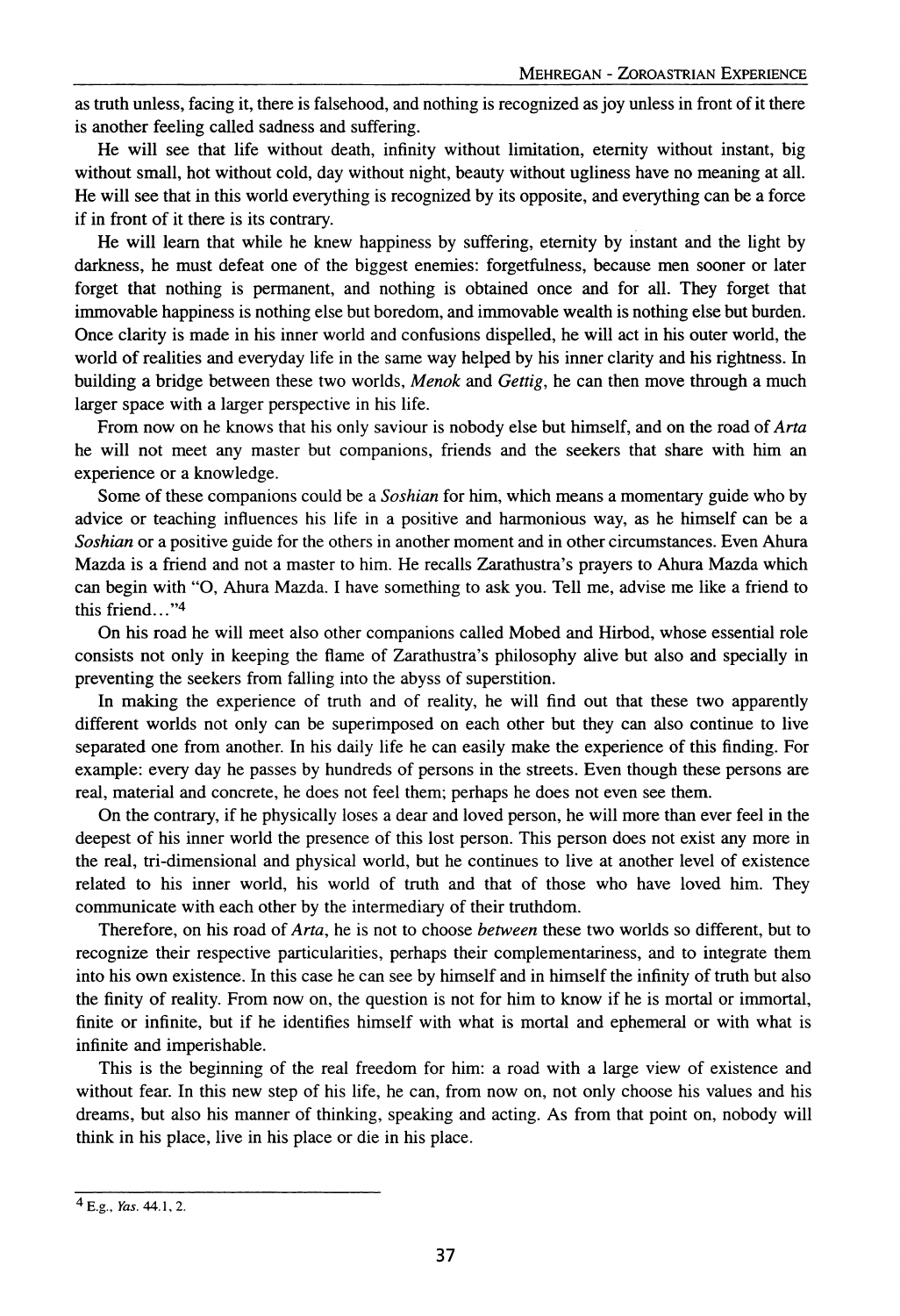He is now an Artavan, a man or a woman for whom life and death, visible and invisible, past and future, truth and reality, interior and exterior, instant and eternity are dissolved into another and have become the one and the same thing.

Later, on the road of Arta he will find out something else, curious, but very interesting. He will notice that not only by his thinking, speaking and acting, but also by his feelings, consciousness, imagination, desires, and hopes, he is developing in himself, moment after moment, day after day, an inner child. This inner being called in Zarathustra's philosophy *Ravan,* will form his spiritual self. But how does his *Ravan* work and function? Not only through the infinity of his existence but also in his daily life.

If he would like to know this, he should go deeper into the question. Then he will learn that this inner child within him is constantly changing, growing and shaped by his thoughts, consciousness, feelings, emotions, memory, words and actions whether they are positive or negative. And while this spiritual body is above space and time, it will survive after his physical death, and continue its growth, evolution and purification at another level of existence.

Meanwhile, the struggle between the two dual energies, positive and negative, emanating respectively from Ahura Mazda and Angra Maynu, goes on in the spiritual level of his existence after his physical death. This cosmic war continues within his spiritual self or *Ravan* which still has freedom of choice and possibility of participation in this battle until its total purification. It implies the eventual total victory of positive energies of Ahura Mazda over the negative energies of Angra Maynu. This moment will be the end of the battles and the conquest of the serenity and light. It can be achieved on this earth or at another level of existence after physical death.

This spiritual body, *Ravan,* has a very important region called *Daena,* which acts as an inner mirror able to attract a particular type of energy, named *Faravarti* or *Farvahar.* The function of *Faravartis* that are everywhere in the existential universe is to enlighten his choice and decisions, and to guide him through his material and his spiritual life.

Consequently, the *Faravartis* are the guiding energies charged with ideas and light that exist before any material creation and can illuminate, if they are attracted by the *Daena,* the way and the decision of any individual. In this context, the more the *Daena* is clean, bright and free of dust, the better it can catch these guiding energies, *Faravartis.* And the more it is dirty, opaque and dusty, the more it has difficulty in absorbing them. The most efficient elements that can dedust and clean this inner mirror are right thinking, right speaking and right acting. And the three elements that can dirty this inner mirror are wrong thinking, wrong speaking and wrong acting.

Plato, the Greek philosopher, was inspired by this Zoroastrian concept and thus developed his theory of "Idea and Archetype". Much later these very *Faravartis* were integrated into the Jewish and Christian traditions under the name of "angels", that is, of course, far from the original meaning. At the same time the concept of *Ravan* was transformed to what has become a more common notion of "soul", Ahura Mazda to Yahve and the negative energies, Angra Maynu took the name Satan in the same Judaeo-Christian religious trajectory. While in the Zoroastrian conception Ahura Mazda and Angra Maynu are both self-created, Jews and Christians considered Satan as a creation of God.5

Referring back to our man, if he has not succeeded in purifying his *Daena* during his earthy life, he still has time to do so at his new level of existence. Indeed, according to the line of this philosophy, he will inevitably follow the path of his evolution, and evolution means also the correction of the mistakes that he has committed in the creation of his inner being. He will then understand that paradise or hell has been nothing else than the specific states of existence that he has created in every moment for himself, according to his choice of positive or negative energies. He will also see in the infinity of existence that the *Ravan* or "inner self' of those who have loved each other

<sup>5</sup> Albeit created good with the freedom to choose between good and evil [Eds.]. cr. T. van Baaren, "A Few Essential Remarks Concerning Positive and Negative Relations between Gods", in H.G. Kippenburg *et aI.,* (eds.), *Struggles of Gods: Papers of the Groningen Work Group for the Study of the History ofReligions* (Religion and Reason 31), Berlin, 1984, pp 8ff.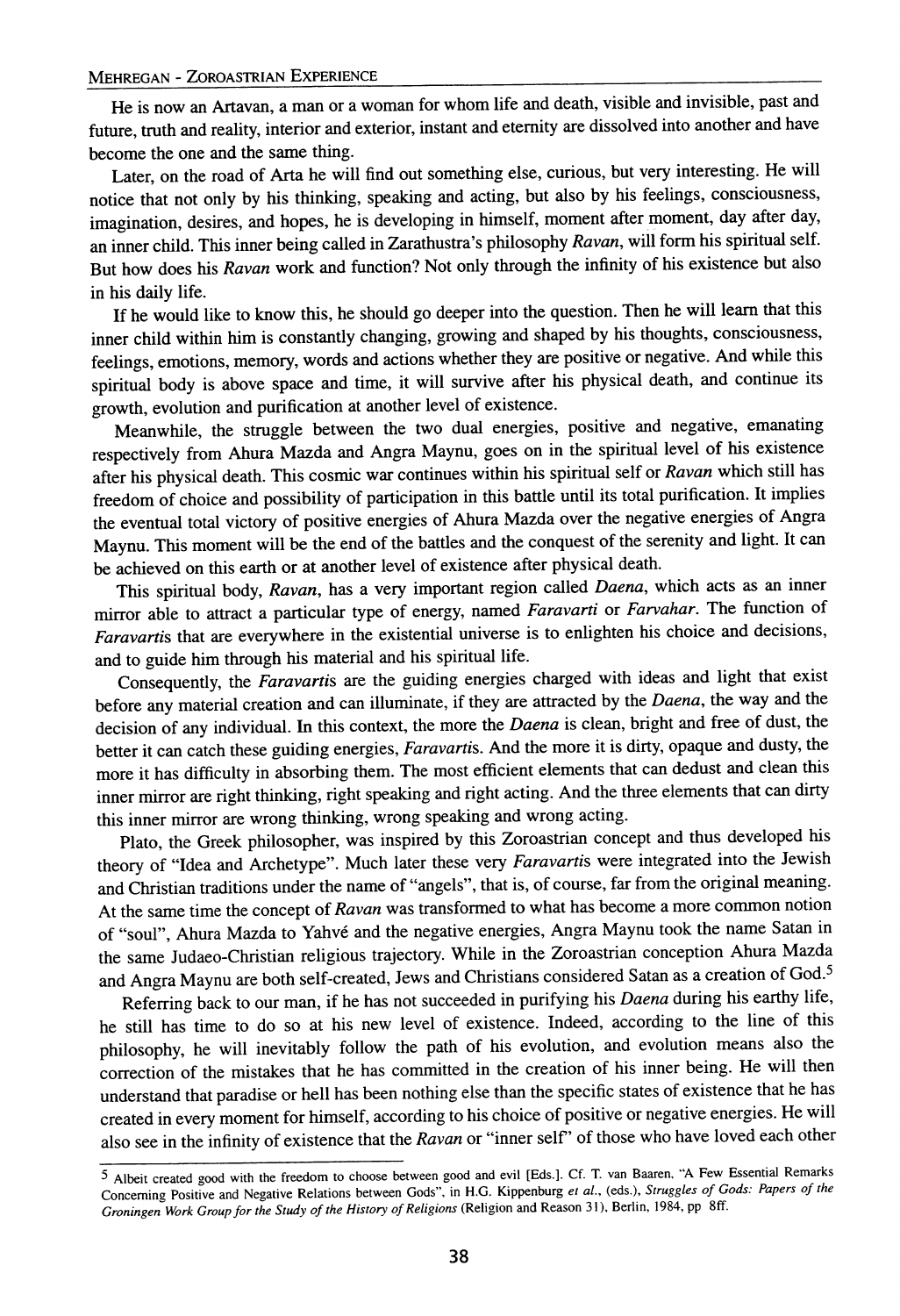on this earth, will coexist after their physical death, because the energies of love concentrated in their *Daena* attract one another. On the contrary, the *Ravan* or "inner self' of those who have hated each other will go far away from one another, because the hatred keeps in itself the force of repulsion.

Let us come back once again on the earth and follow our man in his existential journey. On the road of *Arta* he will get into a joyful world which does not allow any sadness or suffering, as they are considered as enemies to fight in every moment of life.

He recalls these important and highly symbolic words, told and repeated through the century about Zarathustra "who was born with a smile, lived with a smile and died with a smile". In this context Pliny, the Roman naturalist of the first century, could write that Zarathustra was the first child to be born with a smile on his lips.<sup>6</sup> This legend but powerful symbol is one among many others which indicate the joyful way of *Arta.*

That is why our man will meet on his road about thirty different festivities per year that cover altogether around one hundred days. The most important is the celebration of the renewal of nature in the first day of spring, the 21st of March. This is the beginning of the new year called *Nowrouz.* Its celebration lasts about two weeks. The second important festivity is the celebration of love and light, called *Mehregan.* This festivity glorifying Mithra or the Sun lasts six days (from the 5th to the 11th October). On his way he will also meet many other festivities, such as those celebrating the creation of the sun, of the moon, of the earth, of the stars, of woman, of man, of animals, of plants, of water and of fire. The fire he will see as the great symbol of the inner purification, the fusion and the outer solidarity between every being. That is why he goes to the fire temple, *Atashkadeh,* for meditation and praying. But he meditates also in front of the sun, or the flowers, where there is something nice and beautiful.

Every year during the plant festivities he should plant a tree and have a particular attention to the well-being of animals and nature, because he knows that his happiness depends on that of every being, including animals and plants. In this philosophy the animals have also a soul. The joy and being joyful is so important for him, that he will even learn not to mourn for the death of his beloved ones and his friends. So on this occasion he will celebrate with other friends the festivity of soul, because in the depth of his inner world he knows that the lost person never really left him; he communicates with him not with words but in the language of feelings.

So, together with his family and his friends, he puts on a white dress, drinks the best wine, and with the sound of music he accompanies the lost beloved person. According to the most ancient tradition the dead body was incinerated and the ashes were spread or put inside specific places. The silent towers that we may meet today, in which the bodies are exposed in the open air, were created many centuries after Zarathustra, and they are on the way to being abandoned.

Thirty days after a death, it will be the day of remembrance. Again, he will meet friends and family to celebrate the memory and the existence of the dead person.

Continuing his way to the world of reality and everyday life, our man meets traditions that are based upon strict equality of right and respect between man and woman. It is astonishing to see that this very old philosophy established around 3000 years ago insists so much, of course in its own language, on this subject. The best and the most powerful example is given by what is called by the term *Amesha Spenta* or *Amshaspandan,* or seven immortal energies.

In the Centre Ahura Mazda the first and the supreme energy is flanked by six other energies: three of them are feminine and three are masculine. The three feminine energies, namely moderation, health and immortality, face the three masculine energies which are cosmic order, right thinking and kingdom of light. Each party is placed on either side of Ahura Mazda, in a strict symmetrical position. It is perhaps interesting to know that the term *Spenta* later gave birth to the English word Saint, of course through the Latin language.

*<sup>6</sup> His!. nat.,* XXX.